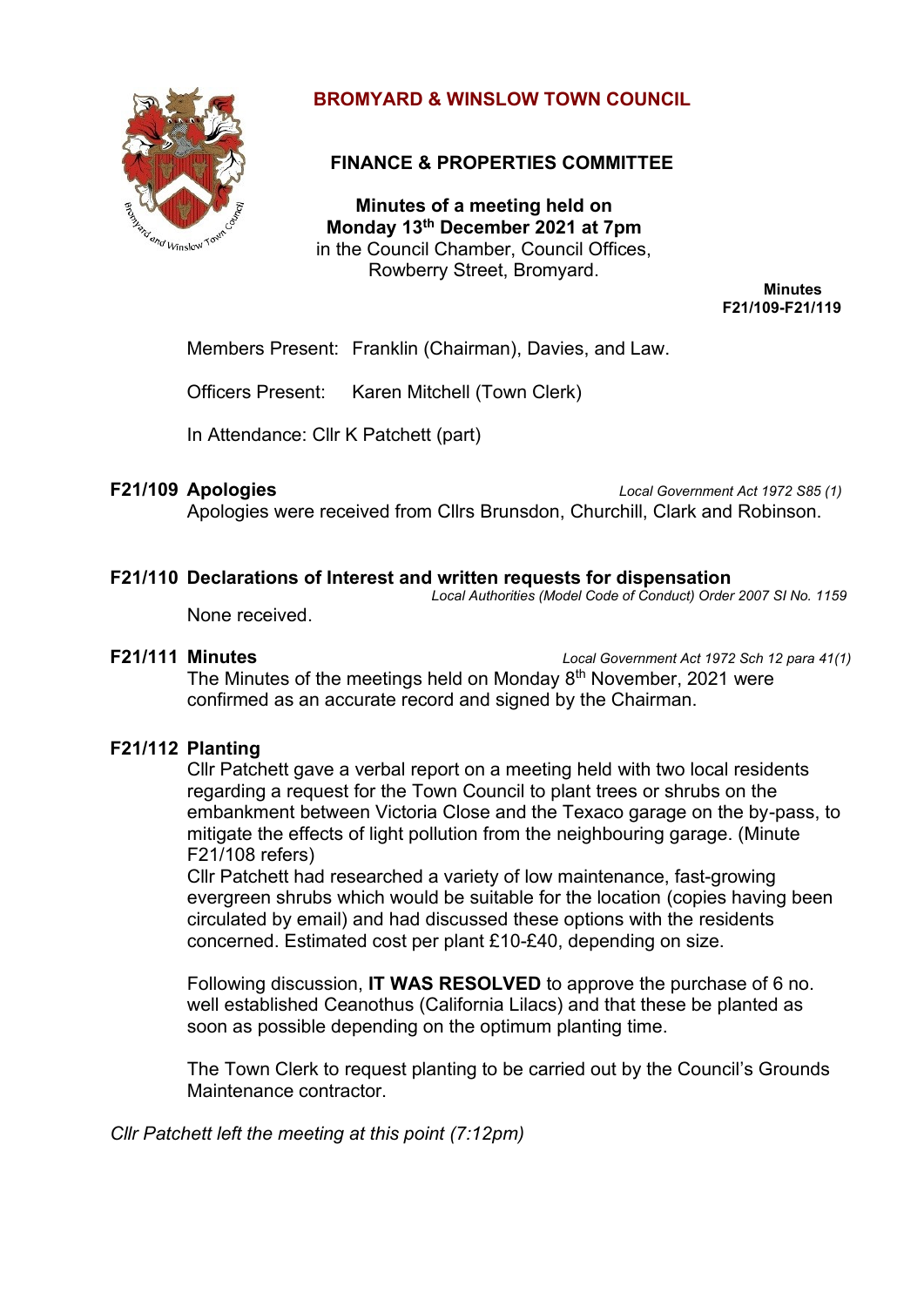# **F21/113 Town Clerk's Report**

# Repairs and Renewals

1. Car park ticket machines – loan machines installed  $11<sup>th</sup>$  November 2021. Members received a verbal update on the on-going issues in commissioning the machines, due in part, to problems co-ordinating the Council's electrician and supplier's installation team to be on-site at the same time. This work had taken place on Thursday 9<sup>th</sup> December. An engineer was due to return the following day to commission the machines but for reasons unknown this did not happen. The Town Clerk had been unsuccessful in reaching the supplier for an explanation prior to the meeting but would continue to press for a commissioning date.

## **Other**

- 2. Order placed for 2 x iPAD SP1 defibrillators and 1 x outdoor heated cabinet, (unlocked). (Minute ref C21/128 refers) Following discussion, it was agreed that the Town Clerk (under delegated authority), purchase replacement charge sticks for the Lifepack CR Plus defibrillators when back in stock.
- 3. The Town Clerk reported the theft of catalytic convertors from at least three vehicles in the reserved parking area in the Rowberry Street carpark overnight on 8<sup>th</sup> December. It was agreed that the Town Clerk obtain a quotation for an additional CCTV camera to cover the entrance to the car park.

## **F21/114 Finance**

1. Income & Expenditure by Account Code as at 30th November 2021.

**IT WAS RESOLVED** to accept the Income & Expenditure by Account Code as at 30<sup>th</sup> November 2021.

Referring to car park income, the Clerk highlighted the issue that throughout the entire period during which new ticket issuing machines have been unavailable, members of the public have been parking free of charge. As this is unfair to those who have paid for parking permits, it was suggested that the Council issue credits to them covering the period during which parking was free to others.

**IT WAS RESOLVED** that this matter be referred to the Full Council for consideration.

2. Bank Reconciliation Statements for November 2021 **IT WAS RESOLVED** to accept the Bank Reconciliation Statements for November 2021. Cllr Law to initial each document.

| <b>Invoices</b>                           |                                                               | <b>Net</b> | Vat   | Total  |
|-------------------------------------------|---------------------------------------------------------------|------------|-------|--------|
| <b>Securitas Security</b><br><b>Srvcs</b> | Door entry system service contract                            | 102.33     | 20.47 | 122.80 |
| A & E Fire & Security<br>Ltd              | Fire Warden training                                          | 355.00     | 71.00 | 426.00 |
| <b>Bromyard Public Hall</b>               | Hall hire - Remembrance Sunday                                | 65.00      | 0.00  | 65.00  |
| Herefordshire Council                     | Re-charges for 9.12.21 election<br>(insufficient nominations) | 30.00      | 0.00  | 30.00  |
| Office Depot                              | Stationery                                                    | 84.23      | 16.85 | 101.08 |

3. Accounts for Scrutiny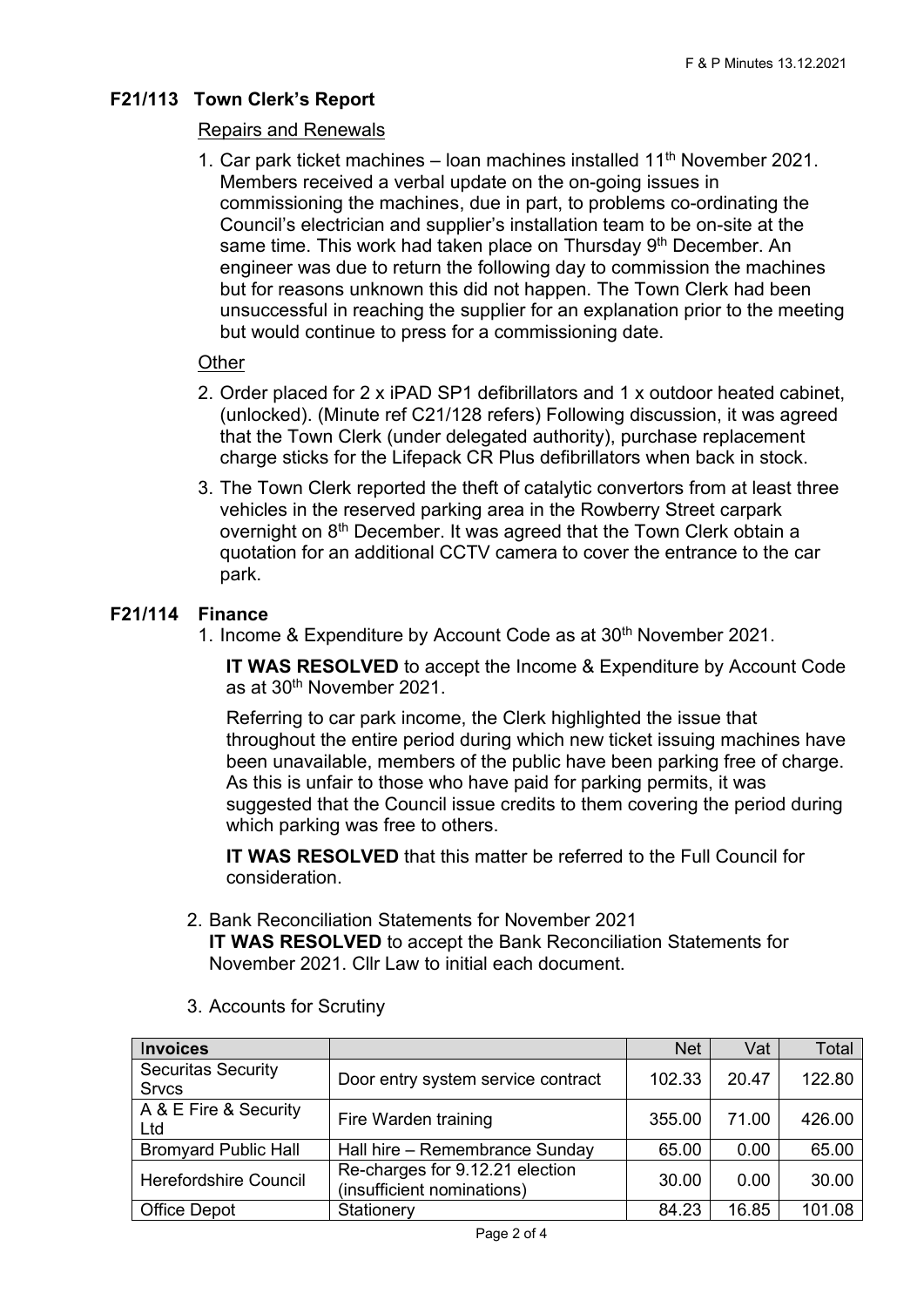| W J Fenn Electrical<br>Servcs Ltd    | Lighting repairs Old Vicarage &<br>public toilets           | 1,508.89 | 301.77 | 1,810.66 |
|--------------------------------------|-------------------------------------------------------------|----------|--------|----------|
| <b>ABA Cleaners</b>                  | Window cleaning Old Vicarage                                | 112.00   | 22.40  | 134.40   |
| PC Logix Ltd                         | IT support contract Nov                                     | 20.00    | 4.00   | 24.00    |
| <b>G</b> Churchill                   | Remembrance Sunday Tea                                      | 238.00   | 0.00   | 238.00   |
| <b>Direct Debit payments</b>         |                                                             |          |        |          |
|                                      |                                                             |          |        |          |
| West Mercia Energy                   | Electric - Charging Point TR car<br>park October            | 57.40    | 2.87   | 60.27    |
| <b>West Mercia Energy</b>            | Electric - TR toilets October                               | 35.15    | 1.76   | 36.91    |
| <b>West Mercia Energy</b>            | Electric - Old Vicarage October                             | 249.66   | 49.93  | 299.59   |
| West Mercia Energy                   | Gas - Heritage Centre October                               | 72.31    | 3.62   | 75.93    |
| West Mercia Energy                   | Gas - Old Vicarage October                                  | 136.44   | 6.82   | 143.26   |
| <b>Talk Talk</b>                     | Phones & Broadband                                          | 29.95    | 5.99   | 35.94    |
| <b>Debit card</b>                    |                                                             |          |        |          |
| transactions                         |                                                             |          |        |          |
| Google Cloud                         | G Suite backup Nov                                          | 13.80    | 0.00   | 13.80    |
| Microsoft Ireland<br>Operations Ltd. | On-line services (staff email + Office<br>365 monthly subs) | 18.80    | 3.76   | 22.56    |
| Microsoft Ireland<br>Operations Ltd. | On-line services (Cllrs email monthly<br>subs)              | 61.29    | 12.25  | 73.54    |
| <b>Totals</b>                        | £                                                           | 3,190.25 | 523.49 | 3,713.74 |
|                                      |                                                             |          |        |          |
| Invoice paid in                      |                                                             |          |        |          |
| between meetings                     |                                                             |          |        |          |
| Imperative Training Ltd.             | 2 x defibrillators; 1 x cabinet                             | 2,415.00 | 483.00 | 2,898.00 |

Members reviewed the above schedule against invoices and **RESOLVED** to confirm payment.

4. Monthly payments for the period  $1<sup>st</sup>$  to  $30<sup>th</sup>$  November 2021.

IT WAS RESOLVED to note the monthly payments for the period 1<sup>st</sup> to 30<sup>th</sup> November 2021. Cllr Law to initial the document.

5. Poppy Appeal

**IT WAS RESOLVED** to authorise payment of donation to Poppy Appeal (including costs for 3 wreaths £60) in the total sum of £120.

## **F21/115 Office tenants**

Members noted the termination of tenancies for rooms 3 and 23, effective from 30th November 2021.

## **F21/116 Parish Lamps**

Members considered a quotation from Balfour Beatty Living Places for works to parish owned streetlamps.

**IT WAS RESOLVED** to approve the quotation from Balfour Beatty Living Places to change lanterns to LED type for lamp no.6 Frog Lane and lamp no.4 Hatton Lane in the sum of £537.11 and to authorise repair/replacement of the lamp (no.3) at St. Peter's churchyard.